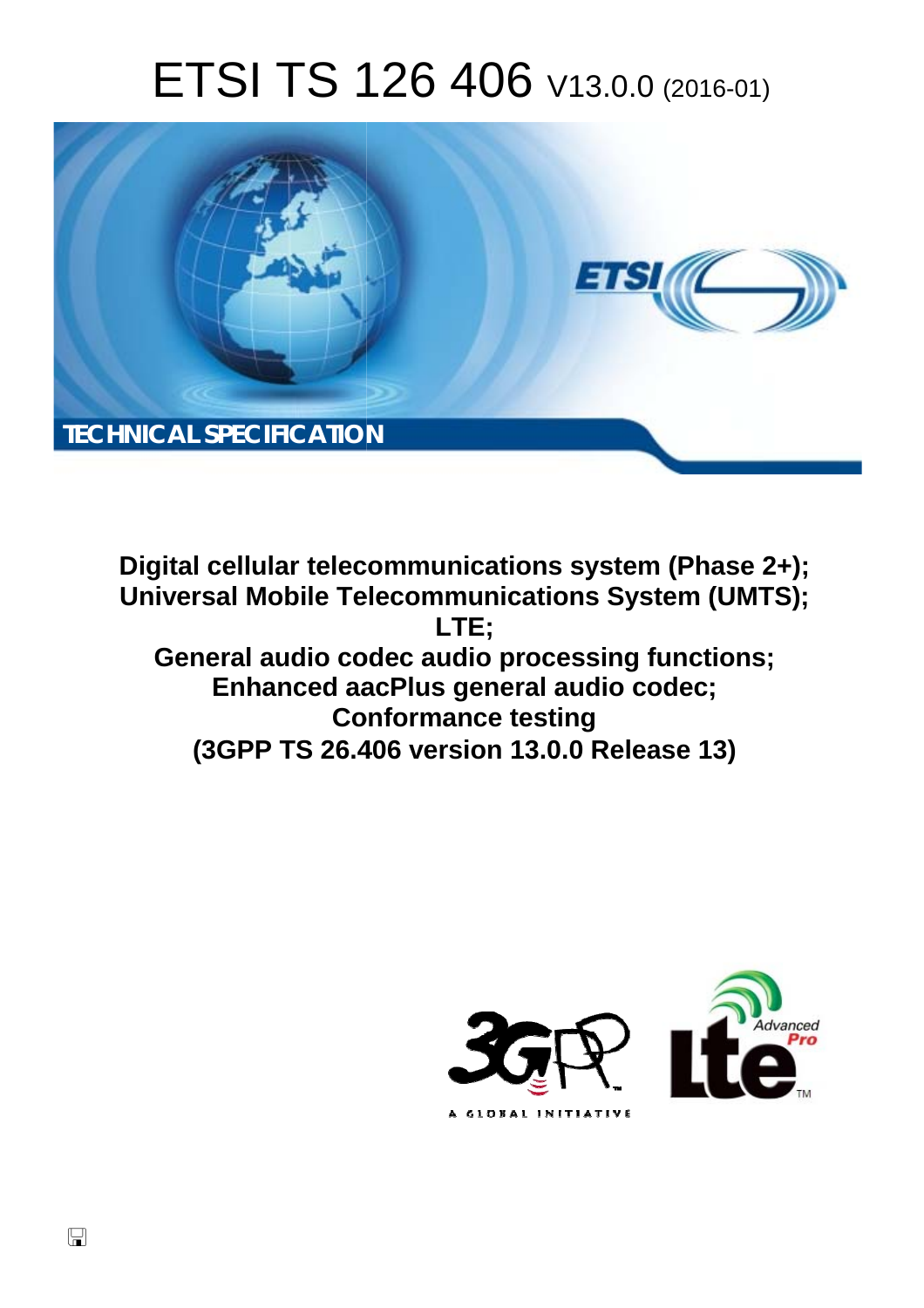Reference RTS/TSGS-0426406vd00

> Keywords GSM,LTE,UMTS

#### *ETSI*

#### 650 Route des Lucioles F-06921 Sophia Antipolis Cedex - FRANCE

Tel.: +33 4 92 94 42 00 Fax: +33 4 93 65 47 16

Siret N° 348 623 562 00017 - NAF 742 C Association à but non lucratif enregistrée à la Sous-Préfecture de Grasse (06) N° 7803/88

#### *Important notice*

The present document can be downloaded from: <http://www.etsi.org/standards-search>

The present document may be made available in electronic versions and/or in print. The content of any electronic and/or print versions of the present document shall not be modified without the prior written authorization of ETSI. In case of any existing or perceived difference in contents between such versions and/or in print, the only prevailing document is the print of the Portable Document Format (PDF) version kept on a specific network drive within ETSI Secretariat.

Users of the present document should be aware that the document may be subject to revision or change of status. Information on the current status of this and other ETSI documents is available at <http://portal.etsi.org/tb/status/status.asp>

If you find errors in the present document, please send your comment to one of the following services: <https://portal.etsi.org/People/CommiteeSupportStaff.aspx>

#### *Copyright Notification*

No part may be reproduced or utilized in any form or by any means, electronic or mechanical, including photocopying and microfilm except as authorized by written permission of ETSI.

The content of the PDF version shall not be modified without the written authorization of ETSI. The copyright and the foregoing restriction extend to reproduction in all media.

> © European Telecommunications Standards Institute 2016. All rights reserved.

**DECT**TM, **PLUGTESTS**TM, **UMTS**TM and the ETSI logo are Trade Marks of ETSI registered for the benefit of its Members. **3GPP**TM and **LTE**™ are Trade Marks of ETSI registered for the benefit of its Members and of the 3GPP Organizational Partners.

**GSM**® and the GSM logo are Trade Marks registered and owned by the GSM Association.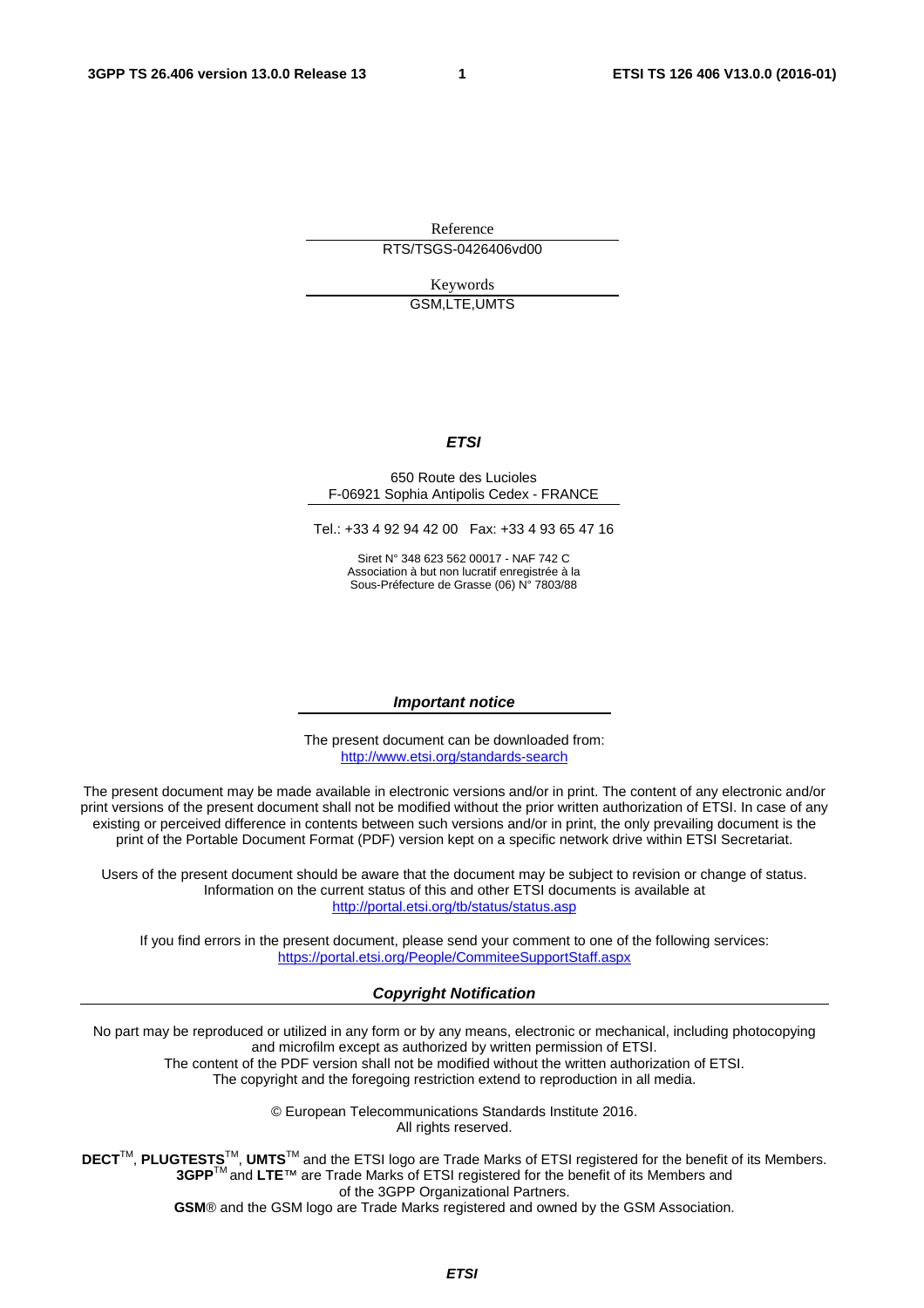## Intellectual Property Rights

IPRs essential or potentially essential to the present document may have been declared to ETSI. The information pertaining to these essential IPRs, if any, is publicly available for **ETSI members and non-members**, and can be found in ETSI SR 000 314: *"Intellectual Property Rights (IPRs); Essential, or potentially Essential, IPRs notified to ETSI in respect of ETSI standards"*, which is available from the ETSI Secretariat. Latest updates are available on the ETSI Web server [\(https://ipr.etsi.org/](https://ipr.etsi.org/)).

Pursuant to the ETSI IPR Policy, no investigation, including IPR searches, has been carried out by ETSI. No guarantee can be given as to the existence of other IPRs not referenced in ETSI SR 000 314 (or the updates on the ETSI Web server) which are, or may be, or may become, essential to the present document.

### Foreword

This Technical Specification (TS) has been produced by ETSI 3rd Generation Partnership Project (3GPP).

The present document may refer to technical specifications or reports using their 3GPP identities, UMTS identities or GSM identities. These should be interpreted as being references to the corresponding ETSI deliverables.

The cross reference between GSM, UMTS, 3GPP and ETSI identities can be found under <http://webapp.etsi.org/key/queryform.asp>.

# Modal verbs terminology

In the present document "**shall**", "**shall not**", "**should**", "**should not**", "**may**", "**need not**", "**will**", "**will not**", "**can**" and "**cannot**" are to be interpreted as described in clause 3.2 of the [ETSI Drafting Rules](http://portal.etsi.org/Help/editHelp!/Howtostart/ETSIDraftingRules.aspx) (Verbal forms for the expression of provisions).

"**must**" and "**must not**" are **NOT** allowed in ETSI deliverables except when used in direct citation.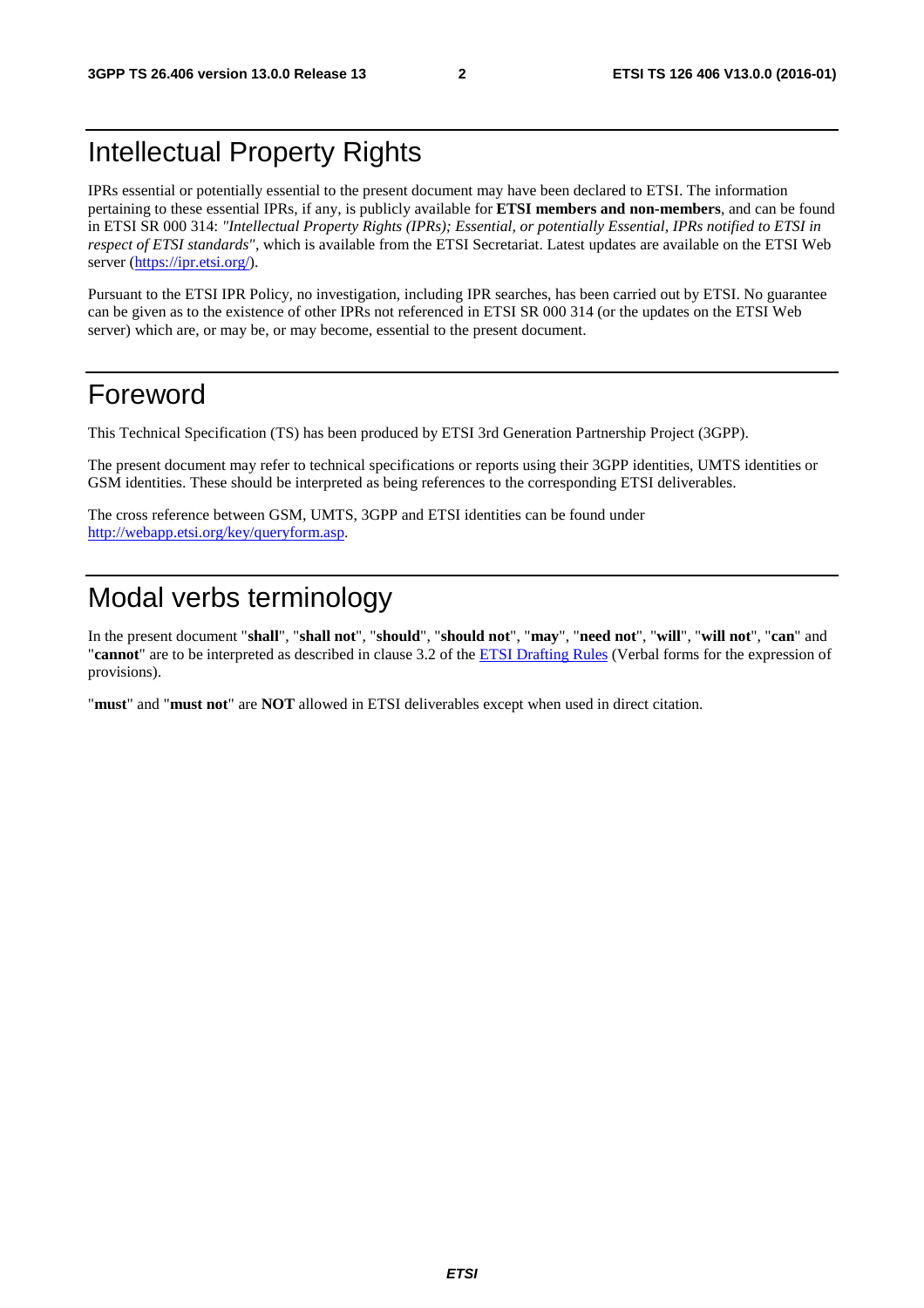$\mathbf{3}$ 

# Contents

| 1                                                                           |                               |  |  |  |  |  |
|-----------------------------------------------------------------------------|-------------------------------|--|--|--|--|--|
| 2                                                                           |                               |  |  |  |  |  |
| 3<br>3.1<br>3.2                                                             |                               |  |  |  |  |  |
| $\overline{4}$                                                              |                               |  |  |  |  |  |
| 5<br>5.1<br>5.2                                                             |                               |  |  |  |  |  |
| 6<br>6.1<br>6.2<br>6.2.1<br>6.2.2<br>6.2.2.1<br>6.2.2.2<br>6.2.2.3<br>6.2.3 |                               |  |  |  |  |  |
|                                                                             | Annex A:                      |  |  |  |  |  |
|                                                                             | <b>Annex B</b> (normative):   |  |  |  |  |  |
|                                                                             | <b>Annex C</b> (informative): |  |  |  |  |  |
|                                                                             |                               |  |  |  |  |  |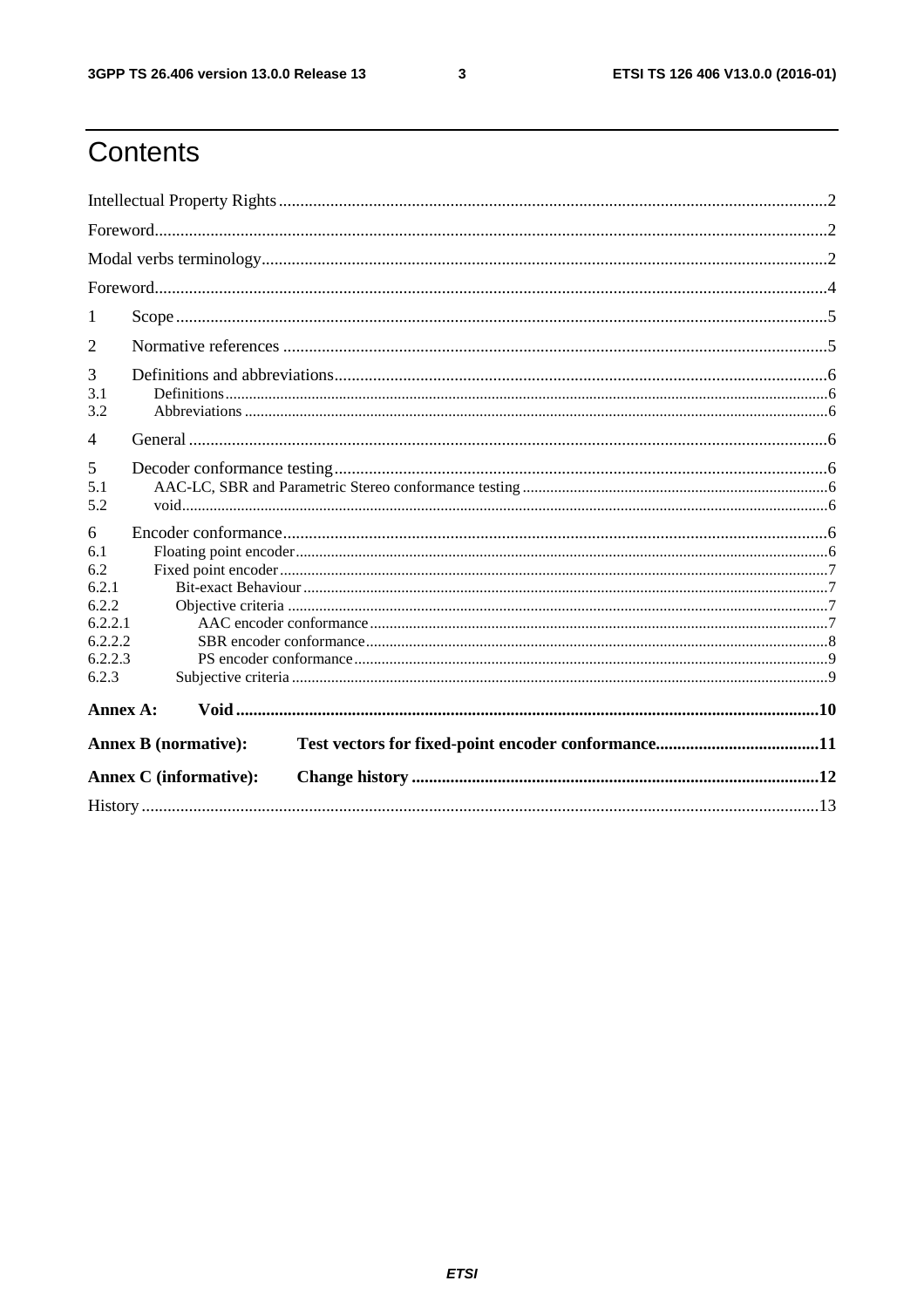### Foreword

This Technical Specification (TS) has been produced by the 3<sup>rd</sup> Generation Partnership Project (3GPP).

The contents of the present document are subject to continuing work within the TSG and may change following formal TSG approval. Should the TSG modify the contents of the present document, it will be re-released by the TSG with an identifying change of release date and an increase in version number as follows:

Version x.y.z

where:

- x the first digit:
	- 1 presented to TSG for information;
	- 2 presented to TSG for approval;
	- 3 or greater indicates TSG approved document under change control.
- y the second digit is incremented for all changes of substance, i.e. technical enhancements, corrections, updates, etc.
- z the third digit is incremented when editorial only changes have been incorporated in the document.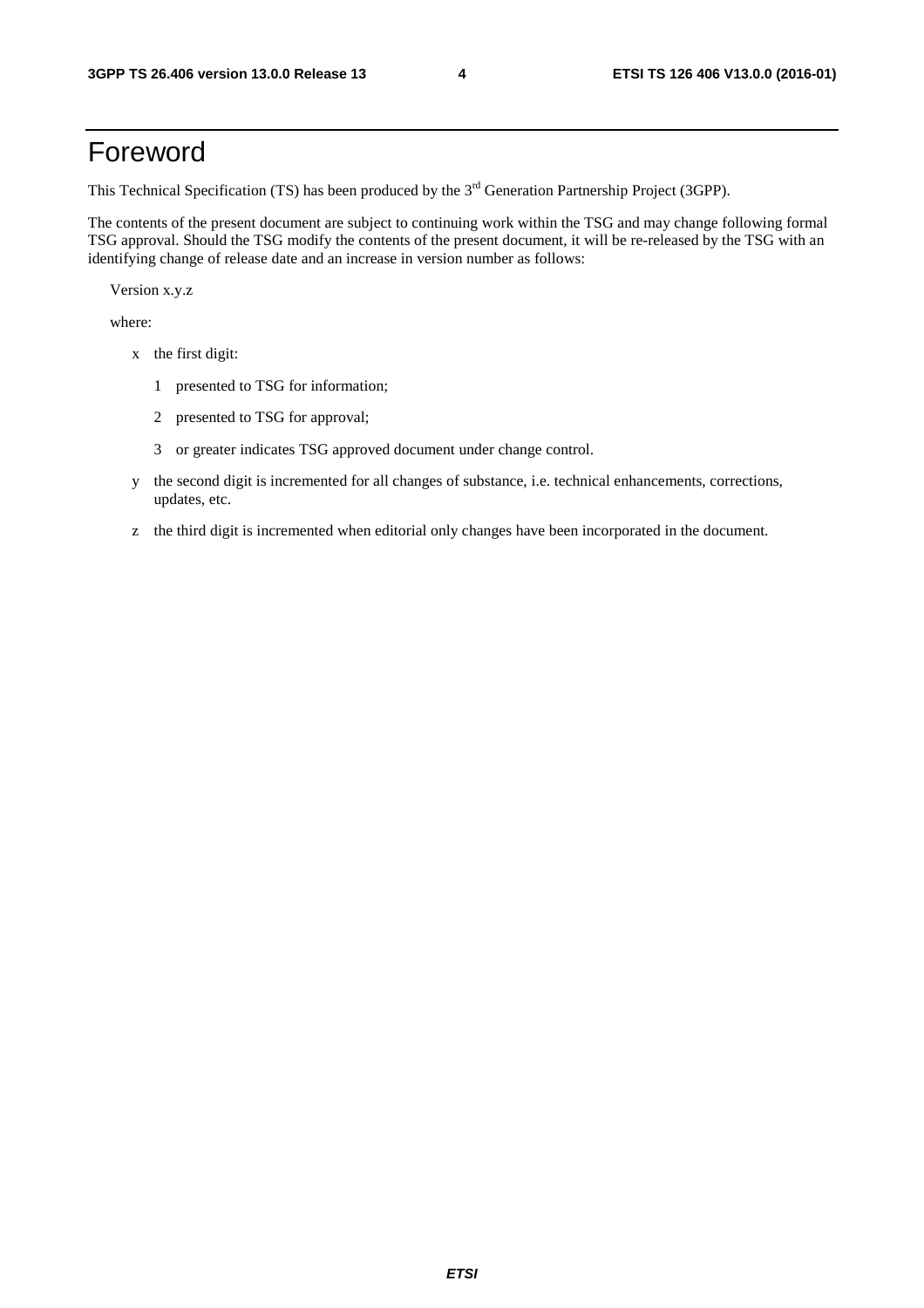### 1 Scope

The present document specifies the digital test sequences and conformance criteria for the Enhanced aacPlus audio codec.

# 2 Normative references

The following documents contain provisions which, through reference in this text, constitute provisions of the present document.

- References are either specific (identified by date of publication, edition number, version number, etc.) or non-specific.
- For a specific reference, subsequent revisions do not apply.
- For a non-specific reference, the latest version applies. In the case of a reference to a 3GPP document (including a GSM document), a non-specific reference implicitly refers to the latest version of that document *in the same Release as the present document*.
- [1] 3GPP TS 26.401: "General audio codec audio processing functions; Enhanced aacPlus general audio codec; General description".
- [2] 3GPP TS 26.403: "General audio codec audio processing functions; Enhanced aacPlus general audio codec; Encoder specification; Advanced Audio Coding (AAC) part".
- [3] 3GPP TS 26.404: "General audio codec audio processing functions; Enhanced aacPlus general audio codec; Encoder specification; Spectral Band Replication (SBR) part".
- [4] 3GPP TS 26.405: "General audio codec audio processing functions; Enhanced aacPlus general audio codec; Encoder specification; Parametric stereo part".
- [5] 3GPP TS 26.410: "General audio codec audio processing functions; Enhanced aacPlus general audio codec; Floating-point ANSI-C code".
- [6] 3GPP TS 26.411: "General audio codec audio processing functions; Enhanced aacPlus general audio codec; Fixed-point ANSI-C code".
- [7] ISO/IEC 14496-4:2004: "Information technology Coding of audio-visual objects Part 4: Conformance testing".
- [8] ISO/IEC 14496-4:2004/Amd.8:2005: "Information technology Coding of audio-visual objects Part 4: Conformance testing – Amendment 8: High Efficiency Advanced Audio Coding, audio BIFS, and structured audio conformance".
- [9] ITU-R Recommendation BS.1387-1: "Method for objective measurements of PErceived Audio Quality (PEAQ)".
- [10] ISO/IEC 14496-4:2004/Amd.11:2006 "Information technology Coding of audio-visual objects Part 4: Conformance testing - Amendment 11: Parametric Stereo conformance".
- [11] ISO/IEC 14496-4:2004/Amd.11:2006/Cor.2:2007 "Information technology Coding of audiovisual objects - Part 4: Conformance testing - Amendment 11: Parametric Stereo conformance Technical Corrigendum 2".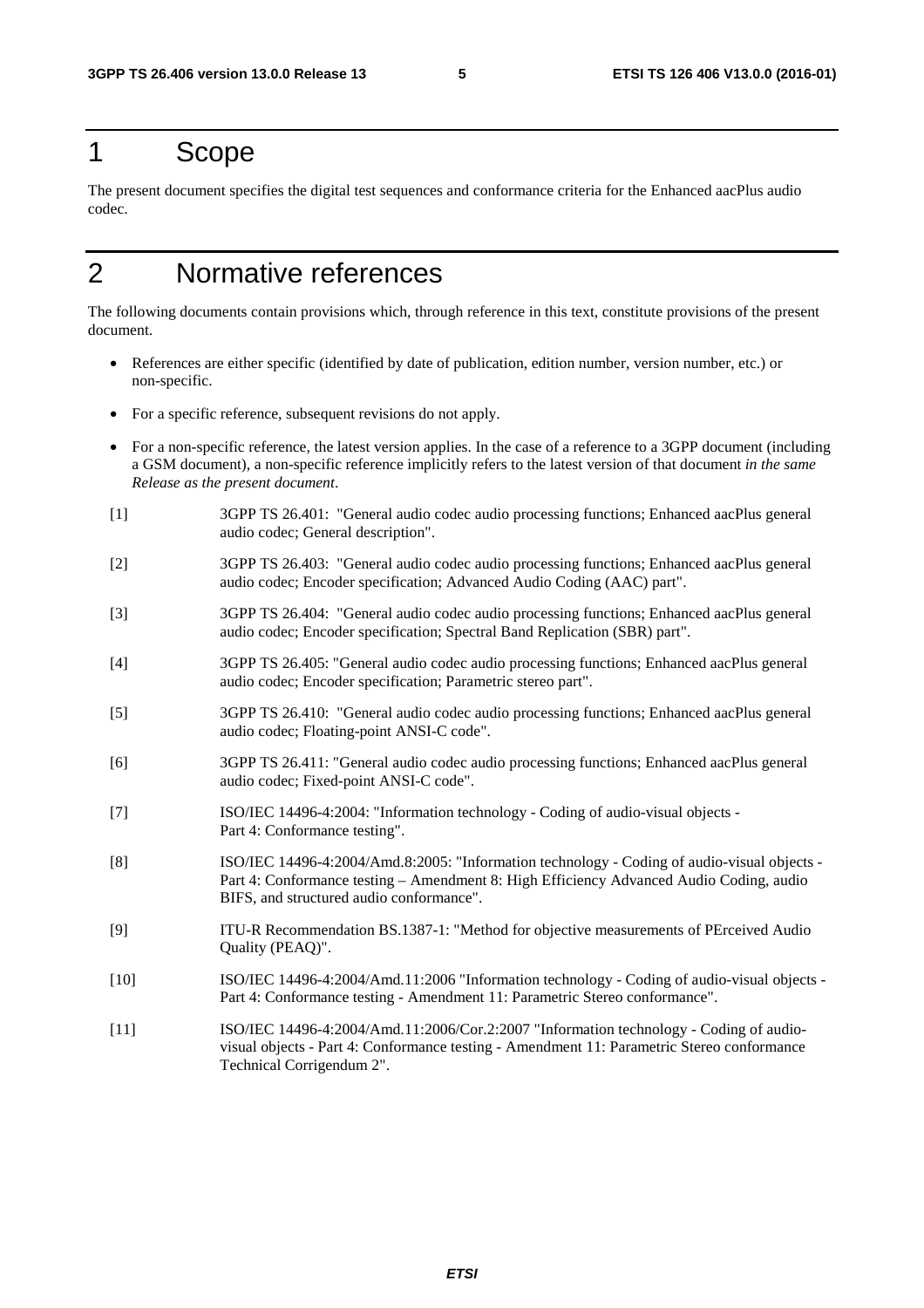### 3 Definitions and abbreviations

### 3.1 Definitions

For the purposes of the present document, the terms and definitions given in 3GPP TS 26.401 [1], 3GPP TS 26.403 [2], 3GPP TS 26.404 [3], 3GPP TS 26.405 [4], 3GPP TS 26.410 [5]and 3GPP TS 26.411 [6] apply.

### 3.2 Abbreviations

For the purposes of the present document, the following abbreviations apply:

| AAC-LC     | Advanced Audio Coding-Low Complexity audio object type |
|------------|--------------------------------------------------------|
| -ODG       | <b>Objective Difference Grade</b>                      |
| PEAO       | Perceptual Evaluation of Audio Quality                 |
| <b>SBR</b> | <b>Spectral Band Replication</b>                       |

### 4 General

Conformance testing is an important tool to verify that implementations of Enhanced aacPlus match the relevant specifications. It is also helpful in verifying the proper use of the source code provided in 3GPP TS 26.410 [5] and 3GPP TS 26.411 [6]. Conformance testing focuses on the core algorithm, therefore no criteria are defined for error concealment, downsampling and file I/O.

Clause 5 describes the proposed method of conformance testing for the decoder. Clause 6 discusses encoder conformance.

## 5 Decoder conformance testing

Decoder conformance for both fixed-point and floating-point implementations shall be tested in accordance with clause 5.1. Conformance shall be verified by either bit-exact behaviour to the reference output or by meeting the objective criteria defined below. Bit-exact behaviour should be preferred for fixed-point implementations where it can be achieved without undue penalty on computational complexity.

### 5.1 AAC-LC, SBR and Parametric Stereo conformance testing

Conformance testing for AAC-LC, SBR and Parametric Stereo shall be performed according to the relevant clauses in ISO/IEC 14496-4 [7], [8], [10], [11]. 3GPP conformance shall not be claimed for implementations achieving an accuracy level of K<15 for the 'RMS/LSB Measurement' test carried out for AAC-LC.

### 5.2 void

# 6 Encoder conformance

### 6.1 Floating point encoder

No specific routines for floating-point encoder conformance testing are defined. It is recommended to use the floating-point code from 3GPP TS 26.410 [5]. In addition, it is recommended to verify that the implementation meets the criteria defined in clause 6.2 (Fixed-point encoder). If the floating-point code is used for an implementation in mobile equipment, the criteria defined in 6.2 shall be met.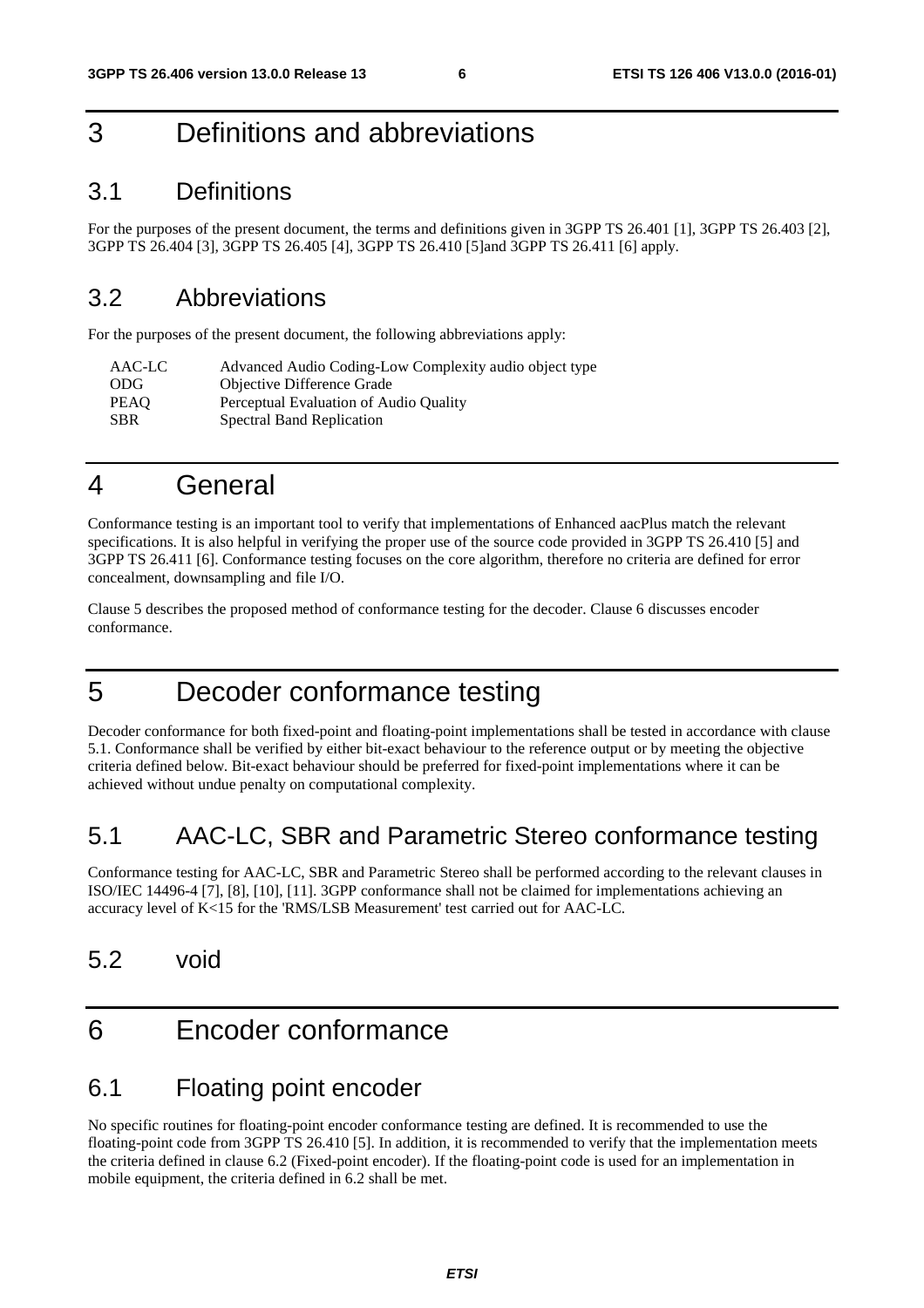### 6.2 Fixed point encoder

Conformance of fixed-point encoder implementations for use in mobile equipment shall be verified by bit-exact behaviour to the fixed-point reference code [6] as defined in 6.2.1, or by meeting the objective criteria as defined in 6.2.2, or by performing subjective tests as described in 6.2.3. Fixed-point encoder implementations which are not used in mobile equipment, should meet the conformance criteria defined in this clause.

Bit-exact behaviour should be preferred for fixed-point implementations where it can be achieved without undue penalty on computational complexity.

If an implementer chooses to implement only a mono-encoder functionality, then conformance of only this functionality shall be tested. This shall apply irrespective of the conformance testing method chosen.

### 6.2.1 Bit-exact Behaviour

If the bit-exact conformance method is chosen, the conformance of a fixed-point encoder implementation under test shall be verified by checking the bit-exactness of the raw payload of the encoded output as produced by the fixed-point reference encoder code [6] for all 23 test vectors as given in Annex B.

### 6.2.2 Objective criteria

If the objective criteria conformance method is chosen, the conformance of a fixed-point encoder implementation under test shall be verified by checking objective conformance criteria for each of the three tools of the Enhanced aacPlus encoder: AAC, SBR and PS. The tests shall be conducted with the test vectors as given in Annex B. The configurations under test shall be 16 kbit/s mono, 32 kbit/s parametric stereo and 48 kbit/s stereo. All tests shall use the fixed-point encoder as reference.

For the purpose of fixed-point encoder conformance testing a tool has been developed which can be used to extract the various parts of an Enhanced aacPlus bitstream such that conformance of each of those parts can be tested independently. The source code for this tool can be found in an electronic attachment (fixp\_enc\_test\_tool.zip) to this document. For a description on how to invoke the various conformance tests, please refer to the 'readme.txt' file that is part of the attached package. This tool is henceforth referenced as 'fixed-point encoder test tool'.

#### 6.2.2.1 AAC encoder conformance

Conformance testing of the AAC encoder tool shall be conducted using an implementation of ITU-R BS.1387 (PEAQ) [9]. The test consists of a statistical analysis comparison of the reference encoder performance with the performance of the encoder under test. The following pseudo-code and the succeeding description outlines how the performance shall be assessed.

 $cfg = 0$ ;

foreach (bitrate, channels, aacbandwidth) {

tv  $= 0$ :

foreach (item) {

bandlimit (item, item\_bandlimited, aacbandwidth);

encoder\_reference (item, reference\_bitstream, bitrate, channels);

encoder\_test (item, test\_bitstream, bitrate, channels);

decoder\_bandlimiting (reference\_bitstream, reference\_waveform);

decoder\_bandlimiting (test\_bitstream, test\_waveform);

 odg\_ difference [cfg][tv] = PEAQ\_advanced (item\_bandlimited, reference\_waveform) - PEAQ\_advanced (item\_bandlimited, test\_waveform);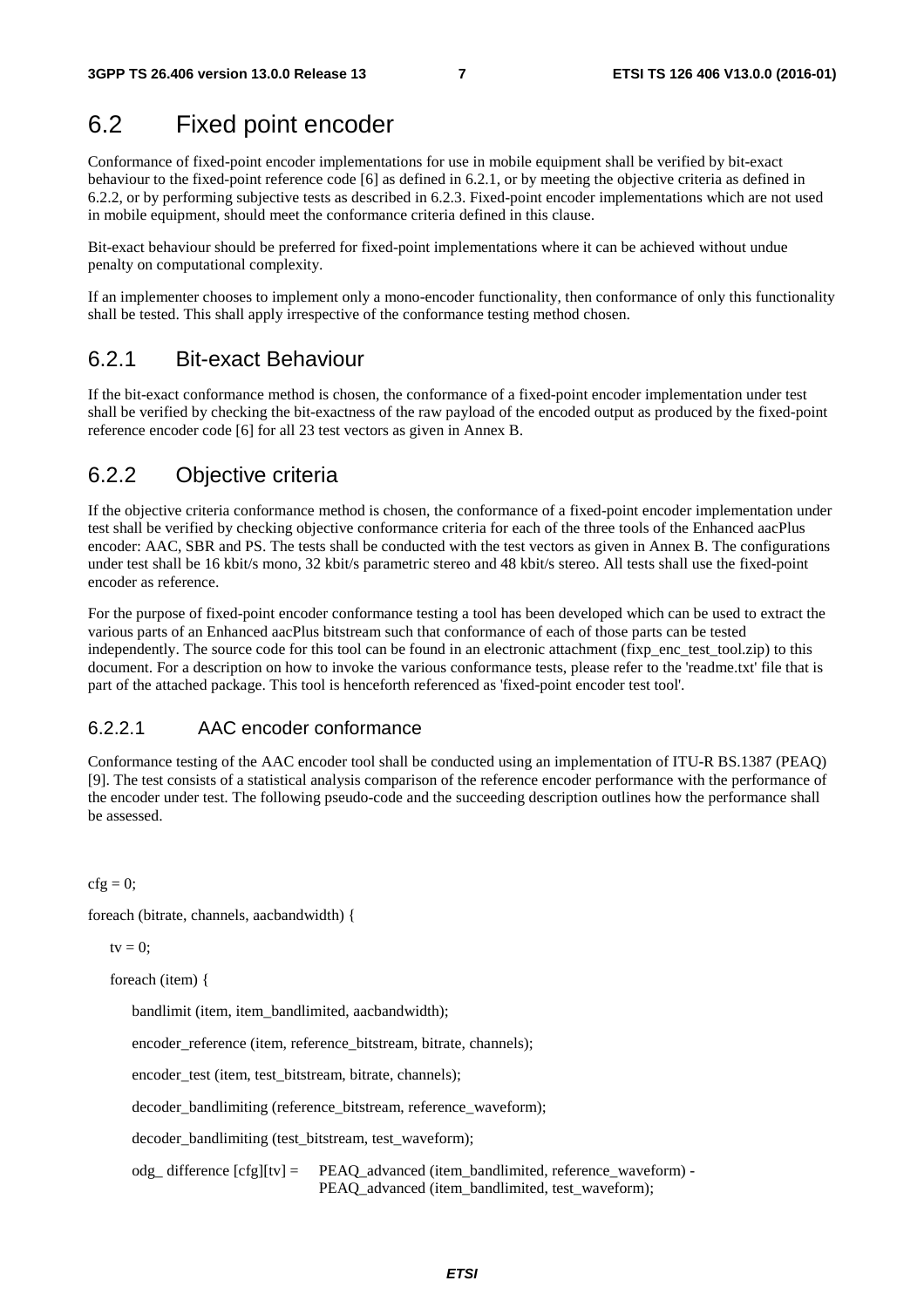```
t_{V++} } 
cfg++;
```
where:

}

- bandlimit (in, out, bw) is a function that limits the bandwidth of the waveform 'in' to 'bw' and stores the result in the waveform 'out'
- encoder reference (in, out, br, ch) is a function that calls the reference encoder such that the waveform 'in' is encoded to the bitstream 'out' at the bitrate 'br' and using channelmode 'ch'
- encoder\_test (in, out, br, ch) is a function that calls the encoder under test such that the waveform 'in' is encoded to the bitstream 'out' at the bitrate 'br' and using channelmode 'ch'
- decoder bandlimiting (in, out) is a function that calls the fixed-point encoder test tool such that it decodes the AAC part of the bitstream "in" to the waveform "out", while limiting the bandwidth to the AAC part and performing QMF-domain upsampling
- PEAO advanced (ref, deg) is a function that compares the reference waveform 'ref' with the degraded waveform 'deg' returning the ODG resulting from that comparison

The mean of the resulting vector odg\_difference[cfg] shall not indicate an average performance of the encoder under test that is worse by more than 0.2. Moreover the worstcase difference shall not exceed 0.5. These criteria shall be fulfilled for all configurations.

#### 6.2.2.2 SBR encoder conformance

Conformance for the SBR part of the encoder shall be measured for the various elements of the SBR bitstream independently. To eliminate the influence of potentially differing delays between the encoder under test and the reference encoder, the input waveforms shall be zero-padded at the beginning such that both encoders produce equivalent framing.

The fixed-point encoder test tool shall be used to first extract the various SBR parameters that are embedded in the SBR bitstream under test and subsequently compare them to the output of the reference encoder.

The following is an overview of how parameter extraction and parameter comparison work for the various modules. For further details, please consult the attached source code of the fixed-point encoder test tool:

- The envelope energies signaled by the encoder under test are combined to the equivalent envelope energies for one envelope. This is done after dequantization and  $M/S \rightarrow L/R$  unmapping. The comparison however takes place in the log-domain. For higher energies only low deviations are allowed, while lower energies are permitted to deviate more: Differences of up to 3dB are allowed for all energies, differences of up to 6dB are allowed for energies up to 42 dB below a full scale sine, differences of up to 9 dB are allowed for energies up to 60 dB below a full scale sine.
- The test of the transient detector is performed by comparing the bitstream element sbr\_grid() from both encoders. The RMS of the difference between the transient position vector of the encoder under test and the reference encoder shall not be greater than 0.2.
- The test of the missing harmonics detector is carried out by comparing the bitstream elements sbr\_sinusoidal\_coding() from both encoders. The vector that is constructed by subtracting the missing harmonics vectors from both bitstreams and concatenating the result over all frames shall not have an RMS greater than 0.2.
- The test of the whitening level detector is performed by comparing the bitstream element sbr\_invf() from both encoders. The vector that is constructed by subtracting the whitening level vectors of the encoder under test and the reference encoder shall not have an RMS greater than 0.2.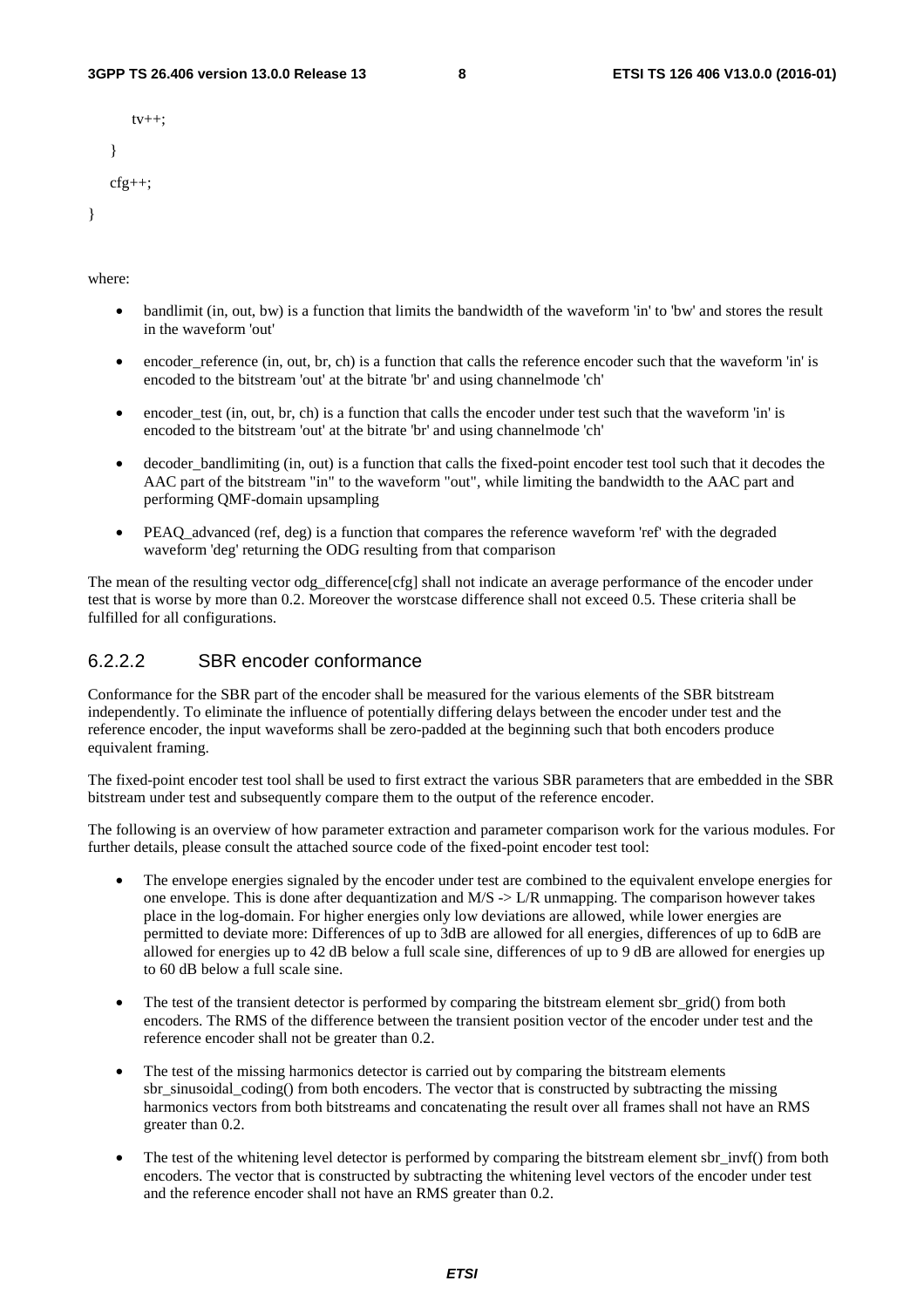• The test for the noise floor estimator module is identical to the test for the envelope energy conformance test, except that the actual noise floor energies are compared instead of the envelope energies. The maximum permissible noise floor energy difference for a given deviation between reference encoder and encoder under test are as follows: Differences of up to 6 dB are allowed for all energies, differences of up to 9 dB are allowed for energies up to 42 dB below a full scale sine, differences of up to 12 dB are allowed for energies up to 60 dB below a full scale sine.

### 6.2.2.3 PS encoder conformance

All comparisons shall be limited to frames and bands in the bitstream that contain an energy greater than -87 dB below a full-scale sine. Prior to the actual conformance test, the stereo parameters from both encoders are mapped to the highest available stereo frequency resolution.

- the signal that is constructed from the differences between all IID values signaled by the encoder under test and the reference encoder shall have a maximum absolute difference of 2 and the RMS must not exceed 0.25
- the signal that is constructed from the differences between all ICC values signaled by the encoder under test and the reference encoder shall have a maximum absolute difference of 2 and the RMS must not exceed 0.25

### 6.2.3 Subjective criteria

Subjective tests shall cover the encoder configurations tested during the characterization phase. The requirement for passing the subjective tests is that the encoder under test does not perform worse in a statistically significant sense in any test case when compared to the fixed-point reference encoder.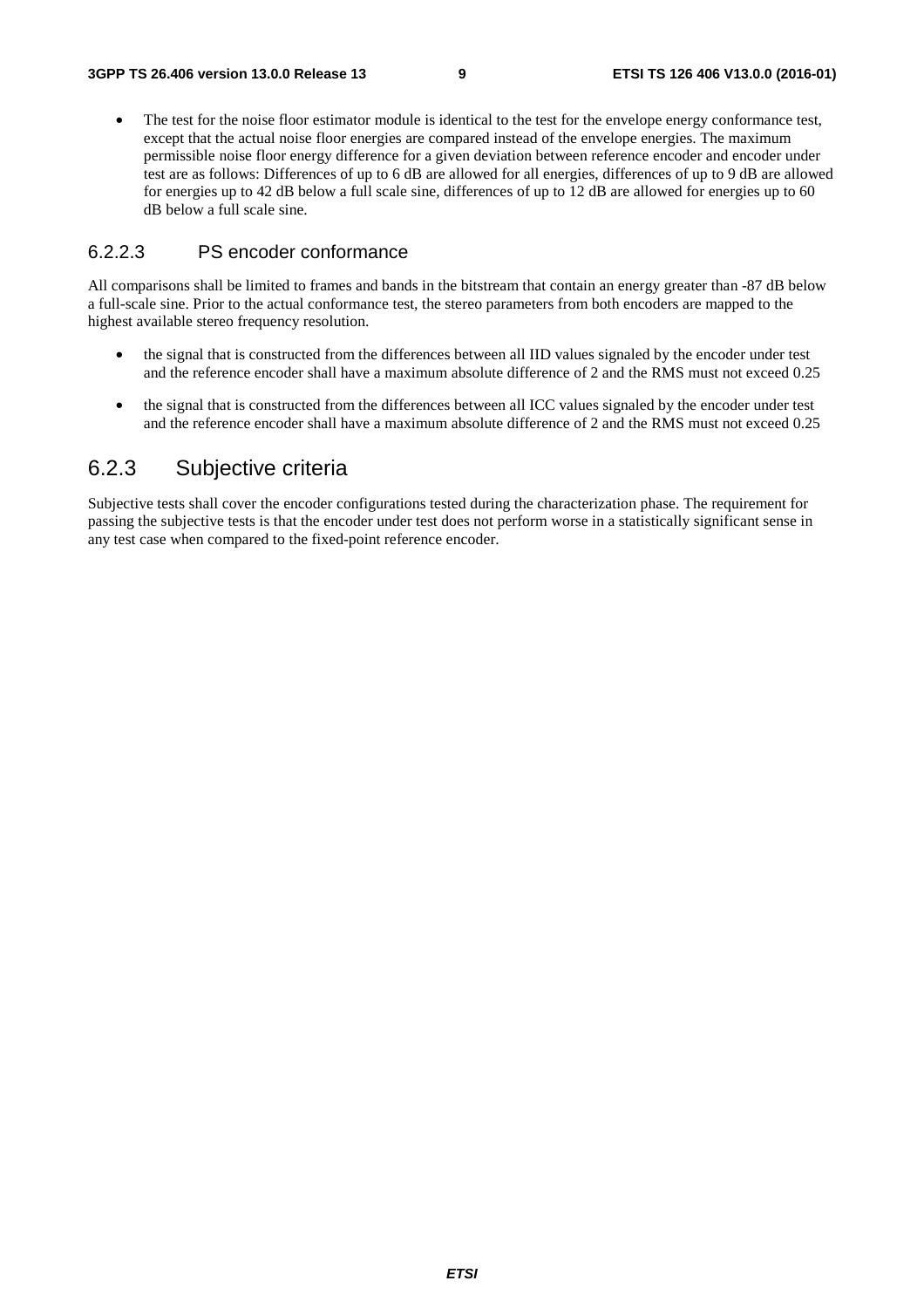# Annex A: Void

**Table 1: Void**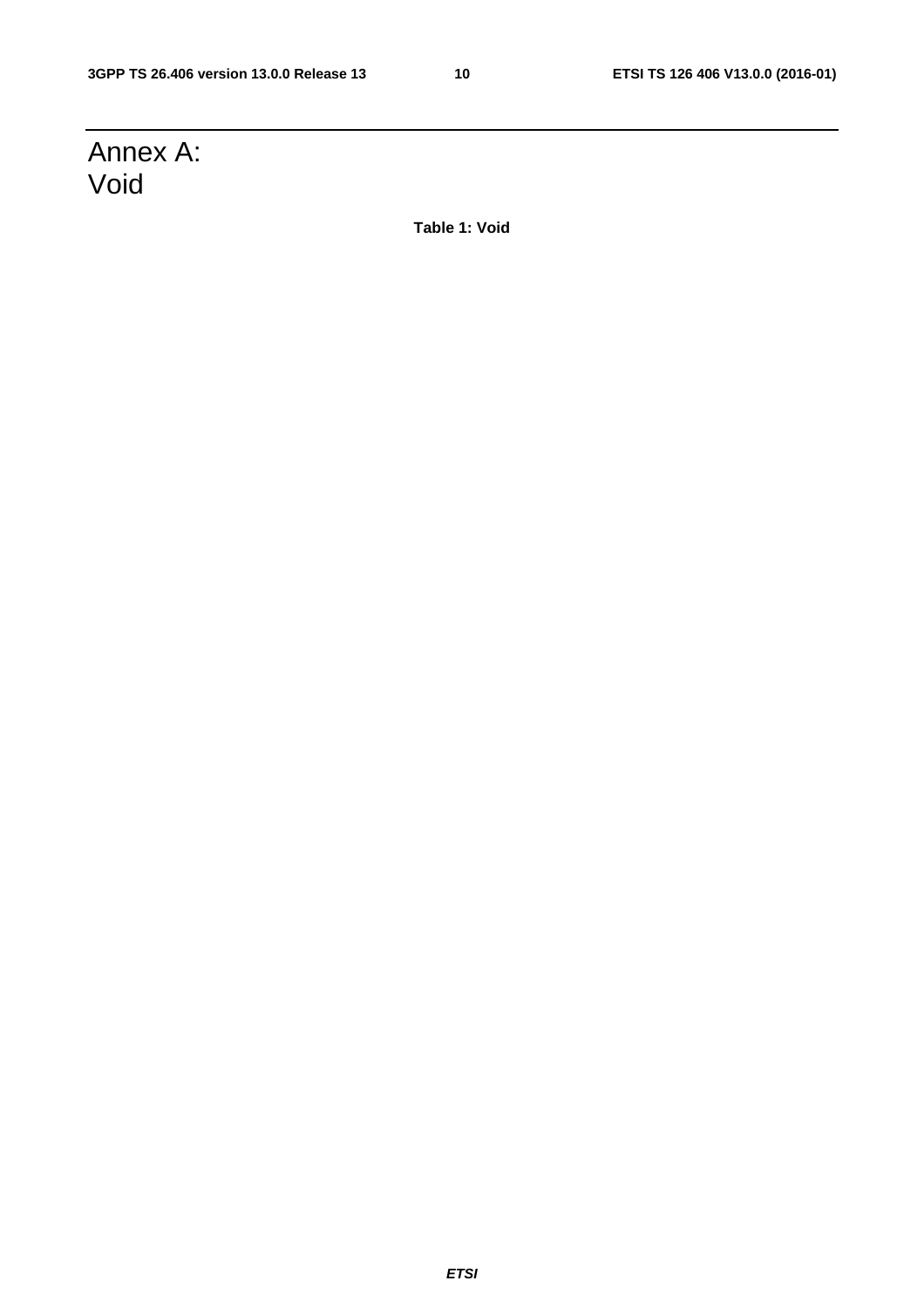# Annex B (normative): Test vectors for fixed-point encoder conformance

| #                       | <b>Test vector file name</b> |  |  |  |  |  |
|-------------------------|------------------------------|--|--|--|--|--|
| 1                       | ct_castagnettes.wav          |  |  |  |  |  |
| $\overline{\mathbf{c}}$ | ct_glockenspiel.wav          |  |  |  |  |  |
| 3                       | ct test 1 48.wav             |  |  |  |  |  |
| 4                       | ct_test_2_48.wav             |  |  |  |  |  |
| 5                       | ct_test_3_48.wav             |  |  |  |  |  |
| 6                       | cymbal.wav                   |  |  |  |  |  |
| 7                       | gong.wav                     |  |  |  |  |  |
| 8                       | guitar_1.wav                 |  |  |  |  |  |
| 9                       | quitar_2.wav                 |  |  |  |  |  |
| 10                      | guitar_cymbals.wav           |  |  |  |  |  |
| 11                      | handcuff.wav                 |  |  |  |  |  |
| 12                      | hihat.wav                    |  |  |  |  |  |
| 13                      | laugh.wav                    |  |  |  |  |  |
| 14                      | shaker.wav                   |  |  |  |  |  |
| 15                      | speech_female.wav            |  |  |  |  |  |
| 16                      | speech_male_german.wav       |  |  |  |  |  |
| 17                      | speech_male_portuguese.wav   |  |  |  |  |  |
| 18                      | triangle.wav                 |  |  |  |  |  |
| 19                      | wooden_toys_1.wav            |  |  |  |  |  |
| 20                      | wooden_toys_2.wav            |  |  |  |  |  |

#### **Table 2: Testvectors specifically relevant for the objective testing of the AAC tool**

| #               | Test vector file name | <b>SBR</b> module |
|-----------------|-----------------------|-------------------|
| $\overline{21}$ | noise fade.wav        | Envelope          |
| 12              | hihat.wav             | Transients        |
|                 | ct_castagnettes.wav   | Transients        |
| 22              | sines.wav             | Sines             |
| 21              | noise fade.wav        | <b>Noise</b>      |
| $\overline{23}$ | invf.wav              | Whitening         |

#### **Table 4: Testvectors specifically relevant for the objective testing of the PS tool**

| #      | Test vector file name | <b>PS parameter</b> |
|--------|-----------------------|---------------------|
| ◠<br>w | ct test 1 48. way     | חוו                 |
|        | ct_glockenspiel.wav   | IID                 |
| ◠      | ct test $1$ 48. way   | ICC.                |
| 18     | triangle.wav          |                     |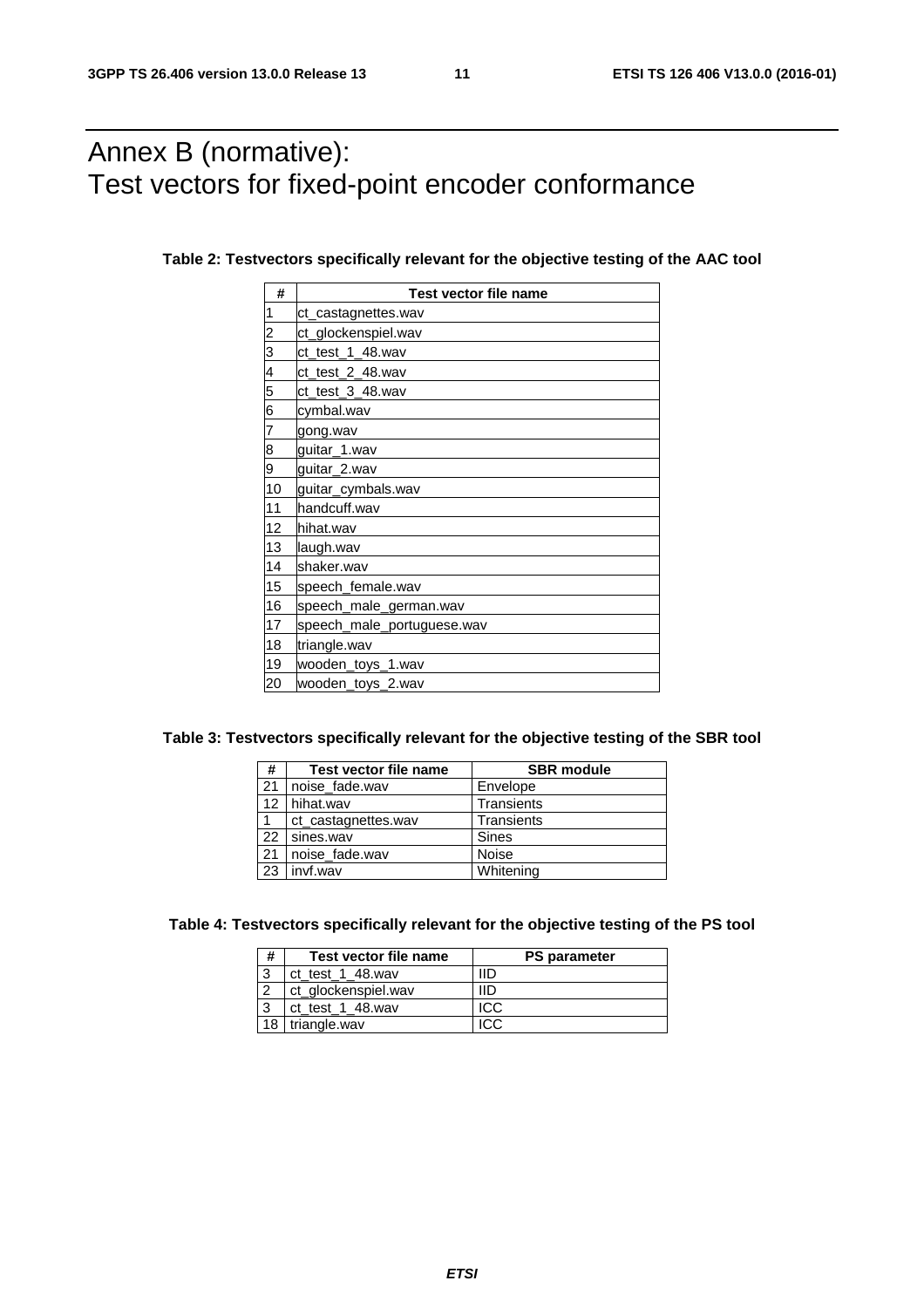# Annex C (informative): Change history

`

| <b>Change history</b> |                |                 |           |            |                                                                                              |        |            |
|-----------------------|----------------|-----------------|-----------|------------|----------------------------------------------------------------------------------------------|--------|------------|
| <b>Date</b>           | <b>TSG SA#</b> | <b>TSG Doc.</b> | <b>CR</b> | <b>Rev</b> | <b>Subject/Comment</b>                                                                       | Old    | <b>New</b> |
| 2005-06               | 28             | SP-050242       |           |            | Approved at TSG SA#28                                                                        | 2.0.0  | 6.0.0      |
| 2005-12               | 30             | SP-050786       | 0001      | 2          | Correction to Enhanced aacPlus Encoder<br>conformance                                        | 6.0.0  | 6.1.0      |
| 2006-03               | 31             | SP-060013       | 0002      |            | Correction to Enhanced aacPlus Decoder<br>conformance: replacement of one test-vector        | 6.1.0  | 6.2.0      |
| 2006-06               | 32             | SP-060354       | 0004      |            | Correction to Enhanced aacPlus Decoder<br>conformance: clarification of conformance criteria | 6.2.0  | 6.3.0      |
| 2007-03               | 35             | SP-070030       | 0005      |            | Change of Enhanced aacPlus decoder<br>conformance for the Parametric Stereo tool             | 6.3.0  | 7.0.0      |
| 2008-12               | 42             |                 |           |            | Version for Release 8                                                                        | 7.0.0  | 8.0.0      |
| 2009-12               | 46             |                 |           |            | Version for Release 9                                                                        | 8.0.0  | 9.0.0      |
| 2011-03               | 51             |                 |           |            | Version for Release 10                                                                       | 9.0.0  | 10.0.0     |
| 2012-09               | 57             |                 |           |            | Version for Release 11                                                                       | 10.0.0 | 11.0.0     |
| 2014-09               | 65             |                 |           |            | Version for Release 12                                                                       | 11.0.0 | 12.0.0     |
| 2015-12               | 70             |                 |           |            | Version for Release 13                                                                       | 12.0.0 | 13.0.0     |